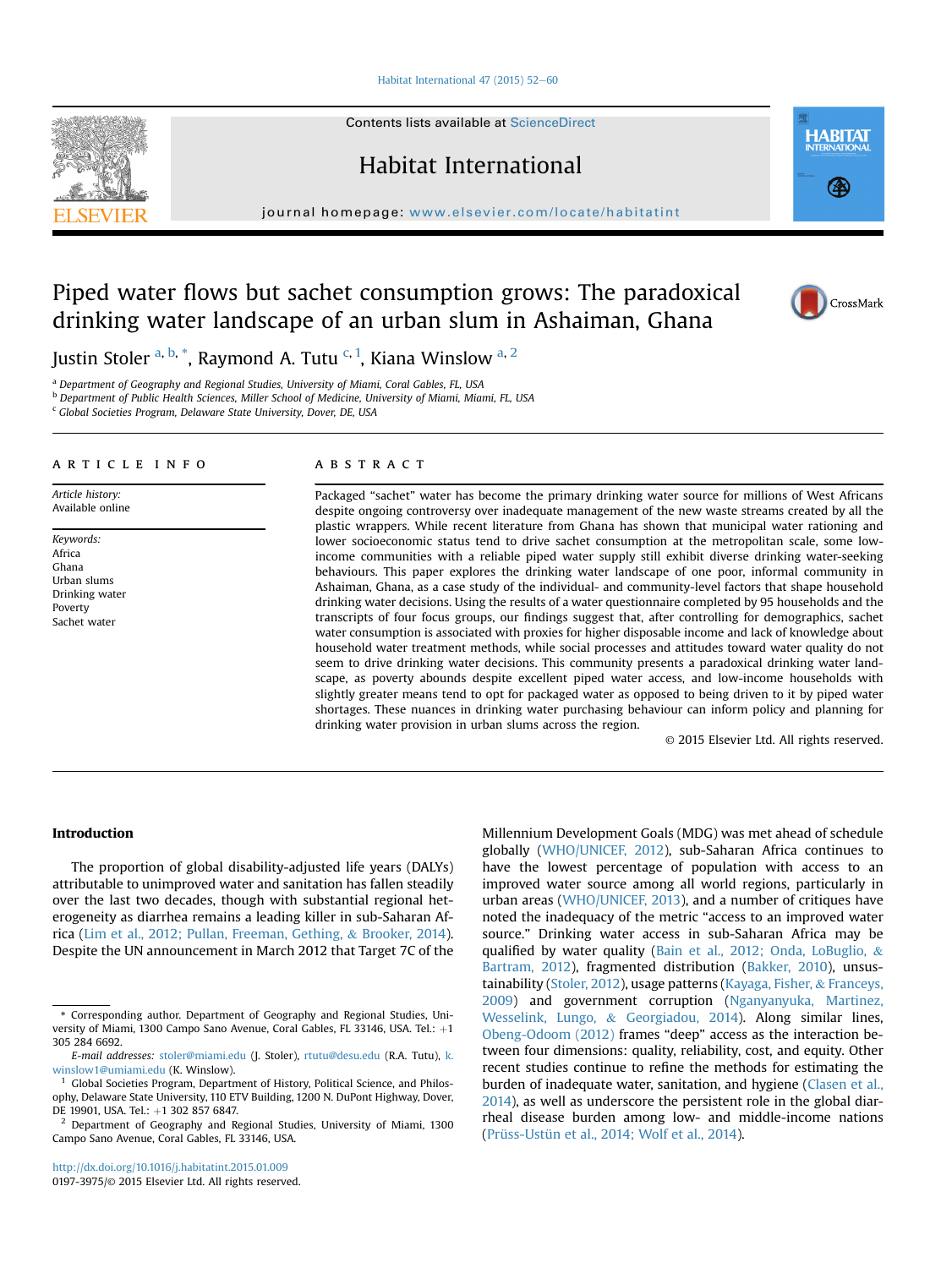<span id="page-1-0"></span>It has been estimated that just a quarter of Accra's population has 24-h access to a piped water supply [\(WaterAid, 2005](#page-8-0)), and this estimate has not changed despite much growth and development of Greater Accra over the last decade. Like many developing nations, Ghana has struggled to keep pace with infrastructure improvements amid rapid population growth and urbanization ([Ainuson, 2010\)](#page-8-0). In the 1990s, nearly half of urban residents in Accra were living below the World Bank's absolute poverty threshold, and the poor tended to concentrate in fringe settlements or in defined areas within the urban core with limited access to basic services ([McGranahan, Jacobi, Songsore, Surjadi,](#page-8-0) & [Kjellen,](#page-8-0) [2001:](#page-8-0) 71). Over a quarter of Accra's residents are still estimated to live below the poverty line [\(Ainuson, 2010\)](#page-8-0).

The political economy of water service in Ghana is rife with poor governance and missed opportunities that have historically plagued Ghana's water resource management and induced subsequent drinking water shortages ([Nsiah-Gyabaah, 2001](#page-8-0)). While the post-colonial political elite lacked the vision of universal public water provision strategies [\(Yeboah, 2006](#page-8-0)), the ruling class used it as a tool to recompense the electorates that favour government and penalize opposition-leaning constituencies resulting in a phenomenon [McCaskie \(2009\)](#page-8-0) referred to as "water wars." [McCaskie](#page-8-0) [\(2009\)](#page-8-0) offers a historical portrait of drinking water access in Kumasi, Ghana's second-largest city, which mirrors that of Accra: a colonial legacy of patchy water systems, low investment in asset maintenance, breakneck–speed urbanization, and subsequent chronic acute water shortages politicized by each successive decade's ruling elite and ethnic majorities. McCaskie's analysis illuminates the institutional and structural antecedents to the present disequilibrium in supply and demand of water, which is further exacerbated by inefficiencies in public water provision, governmental budgetary difficulties in the context of rising population, and the search for financial capital investments. This confluence of factors opened the door for the private sector to fill gaps in demand [\(Yeboah, 2006](#page-8-0)), a process also described by [McCaskie \(2009:](#page-8-0) 148): "soaring demand, acute shortages, new technologies and increasing desire to inhabit the world of globalised capitalist modernity produced a revolution in the business of selling water." Similar reasons were advanced in support of water privatization during the adoption of the structural adjustment programme implemented as Ghana's Economic Recovery Programme ([Obeng-Odoom, 2014\)](#page-8-0). The neoliberalist approach to water policy which resulted in Aqua Vitens Rand Limited's management contract from 2006 to 2011, although heavily contested by civil society, is well-documented ([Dreschel](#page-8-0) & [Van-Rooijen, 2008;](#page-8-0) [Yeboah, 2006](#page-8-0)), and has invoked rights-based discourses [\(Eguavoen](#page-8-0) & [Spalthoff, 2008; Obeng-Odoom, 2012](#page-8-0)). Since Ghana's cancellation of that contract in 2011, areas connected to the municipal water grid through the current operator, Ghana Water Company Limited (GWCL), continue to experience water rationing and generally unreliable water service ([Stoler, Fink, et al., 2012; Stoler,](#page-8-0) [Weeks, et al., 2012](#page-8-0)) due to Accra's daily water shortfall of over 130,000  $m^3$ , or 25% of daily water demand ([UN-Habitat, 2011\)](#page-8-0), despite substantial surface water resources. According to the 2008 Ghana Demographic and Health Survey, only an estimated 57% of urban residents had access to piped water in their dwelling or



Fig. 1. The study site, showing (a) Greater Accra Region within Ghana, with Ashaiman District (b) Ashaiman District with Old Tulaku highlighted, and (c) Old Tulaku draped over a May 2010 IKONOS panchromatic image.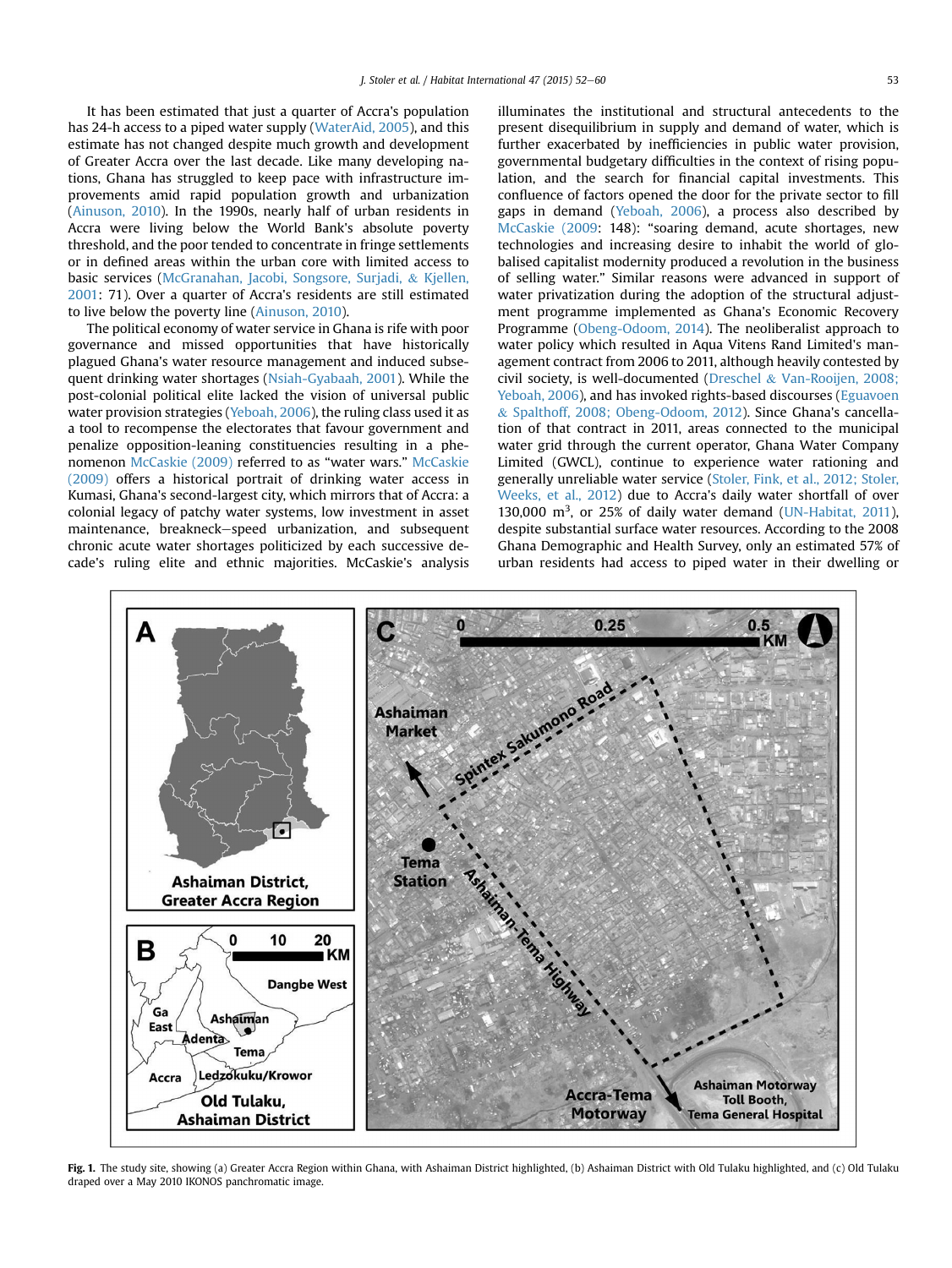compound, or a public tap [\(Macro International Inc, 2013\)](#page-8-0). This is clear evidence that the marketization of water as an inheritance of the neoliberal state—the creation of the requisite policy terrain with incentives that produce business settings that perpetuate neoliberalism ([Obeng-Odoom, 2014](#page-8-0))-has not achieved the claimed intended outcomes since its inception.

While Ghana has made some progress toward the MDG Target for drinking water, the WHO characterization of "access to an improved source" often masks true drinking water coverage given the intermittency of the municipal water supply. For example, a localized definition of drinking water access in low-income Accra communities produces estimates of access that fall egregiously short of WHO estimates ([Mahama, Anaman,](#page-8-0) & [Osei-Akoto, 2014\)](#page-8-0). The burden of water inadequacies continues to fall disproportionately upon disadvantaged or low-income communities as seen elsewhere in sub-Saharan Africa [\(Hopewell](#page-8-0) & [Graham, 2014](#page-8-0)), and higher costs of maintenance and billing present obstacles for GWCL to expand municipal services to the urban poor. Decentralization of service provision is one means to address the infrastructural challenges of the rapid urban growth seen in Ghana, but recent efforts by Metropolitan Assemblies in Accra and Sekondi-Takoradi to address the needs of slum communities through public-private partnerships and community-based participation have fallen short of stated goals and alienated the Assemblies from many poor communities [\(Owusu](#page-8-0) & [Afutu-Kotey,](#page-8-0) [2010](#page-8-0)).

A notable, recent response to the gap in Ghana's urban water provision has been the proliferation of sachet water, known on the street by the more suggestive product name pure water, which are single-serve 500 ml polyethylene bags of drinking water sold at markets, kiosks, and by street vendors, and are now a ubiquitous feature of the drinking water landscape [\(Dada, 2011\)](#page-8-0). Recent population studies in Accra have shown that sachet water consumption is driven by younger age, lower socioeconomic status, and poorer self-reported health [\(Stoler, Weeks,](#page-8-0) & [Appiah Otoo, 2013\)](#page-8-0), and exacerbated by municipal water rationing [\(Stoler, Fink, et al., 2012;](#page-8-0) [Stoler, Weeks, et al., 2012\)](#page-8-0). Yet the multilevel models implemented in those two studies reflect substantial unexplained variability in sachet consumption, as well as "spatial outliers," i.e. areas of stable piped water access that still exhibit high rates of sachet consumption. As [Yeboah \(2006\)](#page-8-0) notes, ordinary Ghanaians who are excluded from the political discourse on Ghana's water problems have spoken with actions rather than words. The power of human agency in daily drinking water acquisition, given the available market options, has shaped the growth and ubiquity of the sachet water industry. But community-level factors specific to sachet water use, such as gender or attitudinal differences, have not been investigated, and social scientists have only recently started exploring the evolution of drinking water-seeking behaviour in peri-urban Accra.

A recent study in one such community, the newly-created district of Ashaiman, notes how residents "chase for water" and use a patchwork of coping mechanisms to fill gaps in water security, as many residents often cannot pay monthly water bills and have little trust in GWCL to manage their water needs [\(Peloso](#page-8-0) & [Morinville,](#page-8-0) [2014](#page-8-0)). Ashaiman is a significant urban area on the periphery of the Accra Metropolitan Area where poverty persists in some neighborhoods amid some of the best, albeit variable, water access in Greater Accra. Ashaiman may epitomize the challenges of fast growing peri-urban communities that are poised to absorb most of West Africa's projected population growth over the next few decades.

This study presents a case study from an informal urban slum community, Old Tulaku in Ashaiman, Ghana, to improve our understanding of local drinking water knowledge, attitudes, and practices, as well as the social, economic, and educational drivers of sachet use. We present the results of a household survey of 95 residents and summarize themes from four focus groups in an effort to dissect the complexity of drinking water decision-making in a low-income, urban context. We build on prior knowledge of sachet water consumption among younger and lower-income consumers ([Stoler et al., 2013](#page-8-0)); household employment gender patterns, with women more likely to work at home and bear a greater burden of water fetching responsibilities [\(Sorenson,](#page-8-0) [Morssink,](#page-8-0) & [Campos, 2011\)](#page-8-0); and attitudes toward drinking water expressed in previous in-depth interviews, and shaped by social and economic pressures that culminate in hybrid approaches to water security [\(Peloso](#page-8-0) & [Morinville, 2014; Yeboah, 2006\)](#page-8-0). From these prior studies, we identify four sets of factors that we hypothesize would make residents more likely to rely on sachet water in Old Tulaku:

- 1. The demographic hypothesis, i.e. residents who are younger, male, and poorer;
- 2. The knowledge hypothesis, i.e. residents who are less educated or unfamiliar with water treatment options;
- 3. The social attitudes hypothesis, i.e. residents who neither know anyone else who treats their water, nor have anyone encouraging them to do so;
- 4. The individual attitudes hypothesis, i.e. residents who perceive a need to treat their water or have low confidence in their ability to effectively treat their own drinking water.

The study contextualizes these results using themes derived from focus groups about drinking water conducted in Old Tulaku one week prior to the household survey. We conclude by discussing the quality and appeal of sachet water, and the implications for its inclusion in a decentralized urban water provision strategy.

#### Research methodology

#### Study site

The Ashaiman Municipal District is a predominantly urban district within the Greater Accra Region, roughly 30 km northeast of central Accra. Its capital, Ashaiman, is now the fifth-largest urban area in Ghana (after Accra, Kumasi, Tamale, and Sekondi-Takoradi) with a population of nearly 300,000 ([Ghana Statistical Service,](#page-8-0) [2012](#page-8-0)). Ashaiman grew rapidly as a community to house lowincome laborers from the nearby seaport terminal in Tema ([Owusu, 1991](#page-8-0)), and was originally administratively part of the Tema Municipal Area. Ashaiman's population ultimately exceeded Tema's in the 2000 Ghana census, was demarcated as its own municipal district in 2008 in advance of the 2010 census, and has grown to nearly twice Tema's size.

Our focus was Old Tulaku, an informal community of approximately 2500-3000 residents on the southern border of the Ashaiman Municipal District bordered by the Accra-Tema Motorway to the south, Spintex Sakumono Road to the north, the Ashaiman–Tema Highway to the West, and an unnamed dirt lane to the east [\(Fig. 1](#page-1-0)). Additional dirt lanes bisect the community both east-west and north-south, effectively creating four quadrants which were used to delineate four enumeration areas for the 2010 Ghana Census. Old Tulaku is not an officially-sanctioned settlement and thus lacks any notion of formal urban planning comparable to communities in other Ghanaian municipalities (or in Ashaiman itself). The design of the physical environment has been left to local residents, particularly local community and opinion leaders.

We were drawn to Old Tulaku because the community epitomizes many of the rapidly-growing informal communities in peri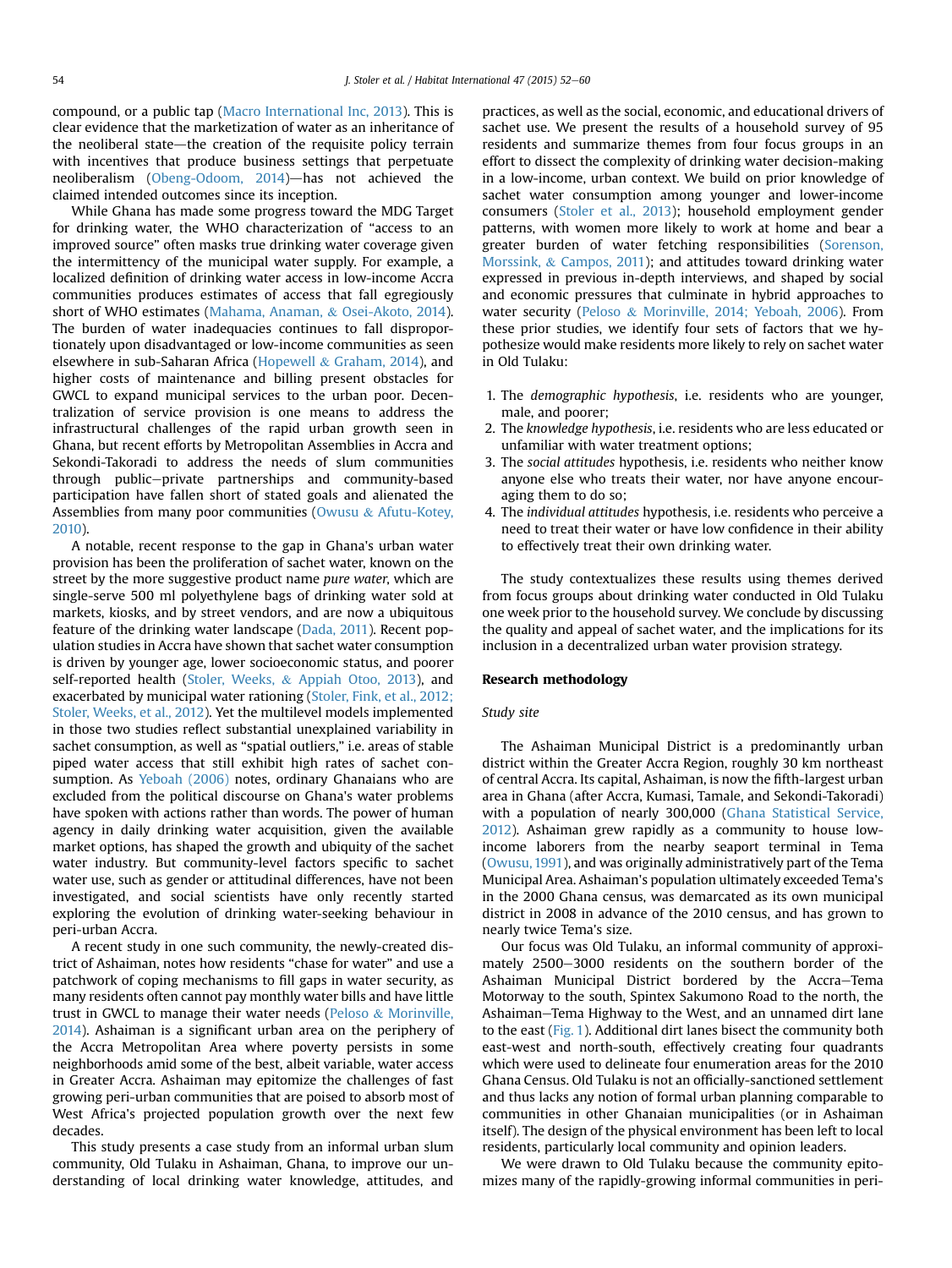<span id="page-3-0"></span>urban Greater Accra (or at least outside of the Accra Metropolitan Area, as Ashaiman is certainly urban) which have intermittent access to one or more basic services such as water, electricity, and waste disposal. As Accra increasingly becomes too expensive for migrants from Northern Ghana and its neighbors, communities like Old Tulaku are increasingly absorbing population growth in the shadow of new market areas and transportation hubs with a patchwork of services. Due to Ashaiman's relative proximity to Tema and the water pipeline from Kpong Waterworks, the water treatment plant near the Akosombo Dam which provides piped water to the eastern half of the Greater Accra Region and Accra Metropolitan Area, water service is generally more reliable than in Accra, and yet there is still persistent poverty and patterns of water use otherwise seen in water-stressed communities.

#### Instruments: household survey and focus groups

We conducted a household knowledge, attitudes, and practices (KAP) survey in June 2013 of the heads-of-household (or those making household water decisions) in Old Tulaku. Because we had no pre-existing sampling frame, a geographic information system was used to select 120 geographically-random households in the study area, and five local, trained interviewers were each assigned an east-to-west transect across the community, finishing at Ashaiman-Tema Highway. Ninety-five households completed the survey in a single day; many houses were empty or the household head was unavailable, and just two households refused to answer the survey. All participants were read an informed consent script and gave verbal consent to participate in the survey.

The survey consisted of 25 questions beginning with basic demographic information (sex, age, years of schooling, literacy, and ownership of various livestock and consumer goods as a proxy for household income), and proceeded with questions about knowledge, attitudes and practices related to drinking water treatment and sachet water. Attitude questions utilized a standard 5-point Likert scale. Questions were generally adapted to the local context from the World Health Organization's Core Questions on Drinking-Water and Sanitation for Household Surveys [\(WHO/UNICEF, 2006\)](#page-8-0). The entire survey was designed to take about 15 min for completion, thus minimizing the time commitment for participants, and results were summarized and reported back to local community leaders.

We also conducted four focus groups in June 2013 at the school in the center of Old Tulaku. Participants were recruited by local community leaders for age- and sex-stratified groups: male aged 18–24 (8 participants), male  $25 + (8)$ , female 18–24 (8), and female  $25 + (9)$ . The focus group scripts were previously developed and implemented in urban slums in the Accra Metropolitan Area, and consisted of a series of questions about drinking water sources, social perceptions of water, prices and fetching burdens, vulnerability, and health. We read an informed consent script to all participants, and everyone gave verbal consent for both their participation and for us to make a digital audio recording before any discussion commenced. All focus groups lasted about 1 h and were conducted in a combination of English and Twi; two local Ghanaian project assistants served as note-takers and later transcribed the audio recordings.

#### Statistical analyses

The study used Pearson's chi-square and analysis of variance F tests to compare nominal and continuous measures, respectively, between those households who used sachet water as the primary water source vs. all other households, and then for households who use sachet water as the only water source vs. all other households.

We subsequently used multivariable logistic regression to assess predictors of sachet consumption, and we fit separate regression models for the use of sachets as the primary, and only, water source. All quantitative analyses were conducted using SPSS version 21 software (IBM, Armonk, NY) with statistical significance assessed at the conventional level ( $\alpha = 0.05$ ). This study was approved by the respective Institutional Review Boards at the University of Miami and Delaware State University.

# Results and discussion

#### KAP survey

We were qualitatively familiar with the drinking water patterns in Ashaiman when we chose Old Tulaku as a study community, and Table 1 underscores the variability in household drinking water choices. We observe that 96% of respondents have purchased sachet water, with 59% reporting using it as their primary water source, and 26% using sachets as their only water source. The median number of sachets consumed per day was 5, and the top reasons given for buying sachet water were convenience (43%), better quality (23%), and because they were chilled (15%), although some people also bought sachets when there was no other option (10%), when they were away from home (4%), and because friends told them to (3%). Reasons cited for foregoing sachet water included the rainy seasons or cooler weather (17%), financial cost (16%), spending time inside their home (11%), lack of availability (10%), availability of piped water (3%), and bad taste or smell (3%). Although the area around Old Tulaku has regular access to piped drinking water, only 8% reported piped access in their home, 46% used a public tap, and none reported using a private well, rain harvesting, bottled water, or delivery by water tanker. Physical

|--|--|

| Drinking-water-related practices among 95 survey participants in Old Tulaku. |  |  |  |  |  |  |
|------------------------------------------------------------------------------|--|--|--|--|--|--|
|------------------------------------------------------------------------------|--|--|--|--|--|--|

| Practice                                  | Total                   | %    |
|-------------------------------------------|-------------------------|------|
| Ever use sachet water                     | 91                      | 95.8 |
| Sachets are primary drinking water source | 56                      | 58.9 |
| Sachets are only drinking water source    | 25                      | 26.3 |
| Number of sachets consumed per day        |                         |      |
| $1 - 3$                                   | 19                      | 20.0 |
| $4 - 6$                                   | 33                      | 34.8 |
| $7 - 9$                                   | q                       | 9.5  |
| $10+$                                     | 21                      | 22.1 |
| Don't know                                | 13                      | 13.7 |
| Why use sachet water                      |                         |      |
| Convenience                               | 41                      | 43.2 |
| Better quality                            | 22                      | 23.2 |
| Because the water is cold                 | 14                      | 14.7 |
| No other option                           | 9                       | 9.5  |
| Only when outside the home                | 4                       | 4.2  |
| Someone told me to                        | 3                       | 3.2  |
| Why not use sachet water                  |                         |      |
| During rainy season or cool weather       | 16                      | 16.9 |
| Too expensive or have no money            | 15                      | 15.8 |
| When inside the home                      | 10                      | 10.5 |
| Not available or cannot find it           | 9                       | 9.5  |
| When taps are flowing                     | 3                       | 3.2  |
| Bad taste or smell                        | $\overline{\mathbf{3}}$ | 3.2  |
| Other drinking water sources used         |                         |      |
| Pipe inside home                          | 8                       | 8.4  |
| Public tap                                | 44                      | 46.3 |
| Well, rainwater, bottles, tanker          | $\Omega$                | 0.0  |
| Drinking water is treated at home         | 16                      | 16.8 |
| Treatment methods used                    |                         |      |
| Boiling                                   | 3                       | 3.2  |
| Cloth                                     | 3                       | 3.2  |
| Settling                                  | 10                      | 10.5 |
| Camphor                                   | 3                       | 3.2  |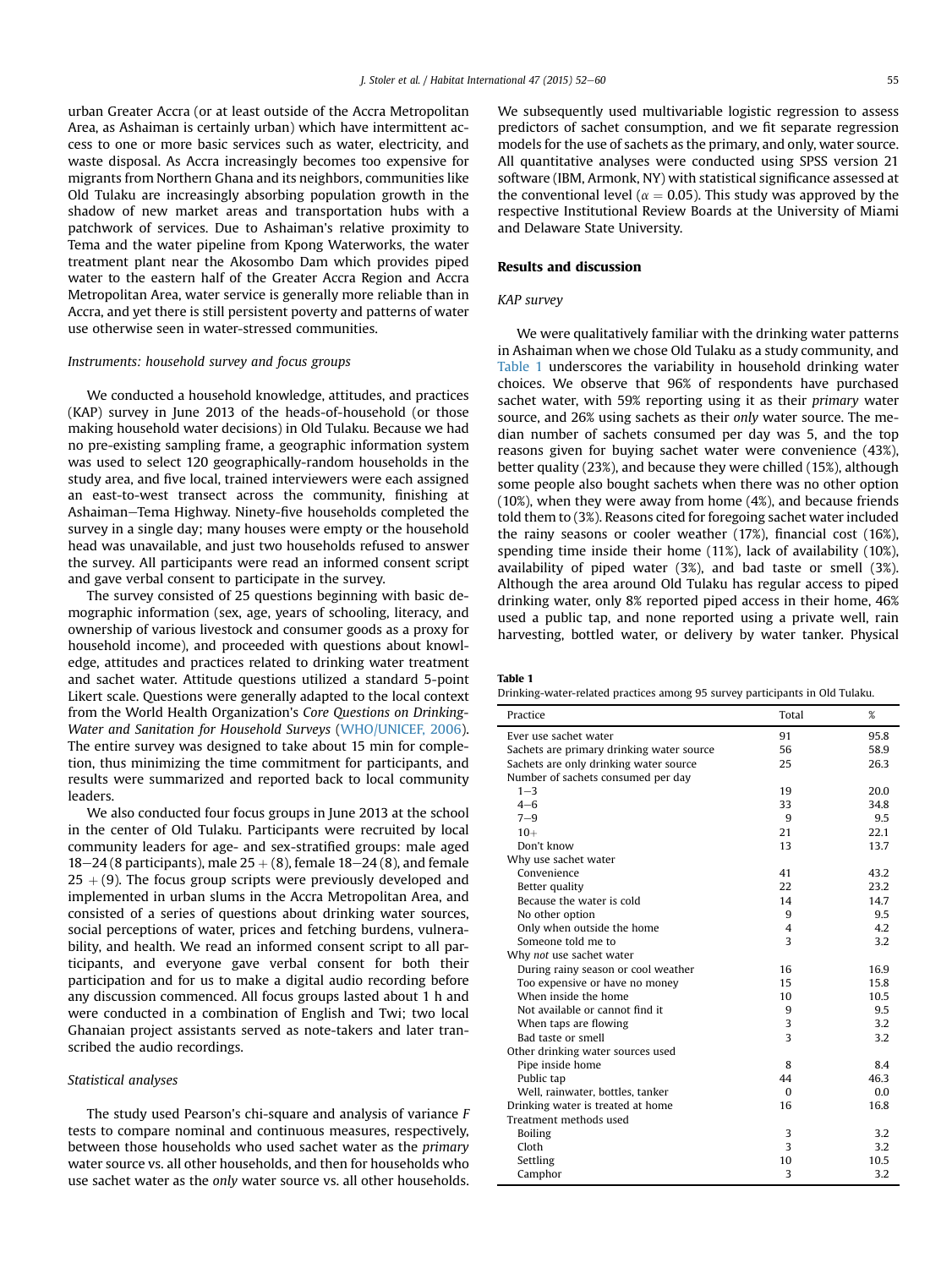<span id="page-4-0"></span>access to water was generally not an issue, as only four respondents said they walked more than 5 min to acquire their water. Just 17% of respondents said they ever treat their piped drinking water, with most simply letting the water settle (11%), and a few others using some combination of boiling (3%), using a straining cloth (3%), or adding camphor (3%).

The demographics of the 95 respondents are presented in Table 2 along with bivariate relationships with our two dependent measures (sachets as the primary, and only, water source). Because males are more likely to work outside of the home and have fewer housekeeping and childcare responsibilities, our respondents were mostly female (78%), though only 42% of these households were headed by a female, and only 54% of head-of-households were literate. Mean age was 37, with an average of about 5.5 years of schooling. A minority of respondents owned transportation-related assets like a bicycle (19%) or a motorized vehicle (motorcycle, car, or truck) (22%), and 23% owned one or more livestock (chicken, goat, or cattle). The majority did own one or more electronic devices, as 92% owned a mobile phone, 84% had a television, 62% had a radio, and 48% owned a refrigerator. Respondents who used sachet water as their primary water source, compared with all other respondents, were statistically significantly younger (33 vs. 41 years,  $P = 0.012$ ), and more likely to own a motorized vehicle (32% vs. 8%,  $P = 0.005$ ), refrigerator (61% vs. 31%,  $P = 0.004$ ), and phone (98% vs. 82%,  $P = 0.005$ ). Respondents who used sachet water as their only water source did not exhibit any statistically significantly differences from other respondents, but tended to be slightly younger (33 vs. 38 years,  $P = 0.116$ ), more likely to be male (36% vs. 17%,  $P = 0.051$ ), and more likely to own a refrigerator (64% vs. 43%,  $P = 0.069$ ), and phone (100% vs. 89%,  $P = 0.077$ ). We therefore observe mixed evidence for our demographic hypothesis in bivariate analysis, as youth and being male seem to be associated with sachet consumption, but so does the ownership of durable goods like a refrigerator, hardly a proxy for poverty.

Knowledge and attitudes toward sachets and water treatment were rather mixed. Although nearly every respondent had used sachet water at some point, sachet brand awareness in the context of a survey, divorced from the act of purchasing, was lower than expected. When asked to name as many sachet water brands as possible, 50% of respondents named zero or one brand, while the other 50% named between two and five brands (overall mean 1.67, SE 0.11). As would be expected, respondents who used sachets as their primary water source named more brands than their counterparts (mean 1.95, SE 0.14 vs. 1.28, 0.16,  $P = 0.003$ ), but surprisingly those who only used sachets for drinking water did not exhibit greater brand recall (1.64, 0.18 vs. 1.69, 0.14,  $P = 0.858$ ). Knowledge of household drinking water treatment methods was also low; the top responses were boiling (34%), settling (22%), any kind of filter (cloth, membrane, or biosand) (17%), and use of a coagulant or flocculent such as alum (16%), and 44% of respondents could not name any treatment method. When stratifying respondents' knowledge of various treatment methods by use of sachets as the primary or only drinking water source, we consistently observe lower percentages in the sachet groups, sometimes with statistically significant differences ([Table 3\)](#page-5-0), and consistent with our knowledge hypothesis. Respondents were more likely to recall no treatment methods if they used sachets as the primary water source (57% vs. 26%,  $P = 0.002$ ) or only water source (64% vs. 37%,  $P = 0.020$ ), which initially seems to support the notion that the availability of sachet water effectively alleviates the need for attention to safe water practices.

Attitudes toward water treatment were captured by four questions that employed a five-point Likert scale response ranging from strongly agree to strongly disagree [\(Table 3\)](#page-5-0). Two questions addressed social attitudes by inquiring about knowledge of neighbors treating their drinking water at home, and whether friends encourage household water treatment. Two other questions addressed individual attitudes specifically about one's confidence in treating their own water at home, and whether there was a perceived need to treat drinking water at all. The overall findings suggest that very few people know neighbors who are treating their water (7.4% strongly agree or agree), or are encouraged by neighbors to treat their water (20% strongly agree or agree); although most people are confident that they can treat their own water (55.8% strongly agree or agree). Only the statement, I see no need to treat water, yielded mixed attitudes, as 43.2% strongly agree or agree, while 44.2% strongly disagree or disagree. In bivariate (chi-square) analysis, none of these questions reveal statistically significantly differences between those using sachets as the primary or only drinking water source vs. all other households, with one exception. Those using sachets as the primary water source were more likely to agree or strongly agree with "I see no need to treat water," while those not relying on sachets were more likely to disagree or strongly disagree ( $P = 0.033$ ). This makes intuitive

#### Table 2

Demographic characteristics of 95 survey participants in Old Tulaku, and bivariate relationships with dependent measures sachets as the primary drinking water source, and sachets as the only drinking water source.

| Characteristic                    | Total |      |       | Sachets as primary drinking water source |                |           |       | Sachets as only drinking water source |       |                |           |                |
|-----------------------------------|-------|------|-------|------------------------------------------|----------------|-----------|-------|---------------------------------------|-------|----------------|-----------|----------------|
|                                   |       |      | Yes   |                                          | N <sub>o</sub> |           | pa    | Yes                                   |       | N <sub>o</sub> |           | P <sup>a</sup> |
|                                   | Freq. | %    | Freq. | %                                        | Freq.          | $\%$      |       | Freq.                                 | $\%$  | Freq.          | %         |                |
| Sex is male                       | 21    | 22.1 | 12    | 21.4                                     | 9              | 23.1      | 0.849 | 9                                     | 36.0  | 12             | 17.1      | 0.051          |
| Household head is female          | 40    | 42.1 | 23    | 41.1                                     | 17             | 43.6      | 0.807 | 9                                     | 36.0  | 31             | 44.3      | 0.471          |
| Household head is literate        | 51    | 53.7 | 29    | 51.8                                     | 22             | 56.4      | 0.657 | 12                                    | 48.0  | 39             | 55.7      | 0.507          |
| Ownership:                        |       |      |       |                                          |                |           |       |                                       |       |                |           |                |
| Bicycle                           | 18    | 18.9 | 11    | 19.6                                     | 7              | 17.9      | 0.836 | 4                                     | 16.0  | 14             | 20.0      | 0.661          |
| Motorcycle, car, or truck         | 21    | 22.1 | 18    | 32.1                                     | 3              | 7.7       | 0.005 | 7                                     | 28.0  | 14             | 20.0      | 0.408          |
| Livestock (chicken, goat, cattle) | 22    | 23.2 | 15    | 26.8                                     | 7              | 17.9      | 0.315 | 8                                     | 32.0  | 14             | 20.0      | 0.222          |
| Television                        | 80    | 84.2 | 49    | 87.5                                     | 31             | 79.5      | 0.292 | 21                                    | 84.0  | 59             | 84.3      | 0.973          |
| Radio                             | 59    | 62.1 | 37    | 66.1                                     | 22             | 56.4      | 0.340 | 18                                    | 72.0  | 41             | 58.6      | 0.235          |
| Phone                             | 87    | 91.6 | 55    | 98.2                                     | 32             | 82.1      | 0.005 | 25                                    | 100.0 | 62             | 88.6      | 0.077          |
| Refrigerator                      | 46    | 48.4 | 34    | 60.7                                     | 12             | 30.8      | 0.004 | 16                                    | 64.0  | 30             | 42.9      | 0.069          |
|                                   | Mean  | SE   | Mean  | <b>SE</b>                                | Mean           | <b>SE</b> |       | Mean                                  | SE    | Mean           | <b>SE</b> |                |
| Age (years)                       | 36.62 | 1.51 | 33.48 | 1.97                                     | 41.13          | 2.19      | 0.012 | 32.64                                 | 2.72  | 38.04          | 1.79      | 0.116          |
| Schooling (years)                 | 5.56  | 0.47 | 5.98  | 0.61                                     | 4.95           | 0.76      | 0.285 | 5.44                                  | 0.93  | 5.60           | 0.56      | 0.883          |

<sup>a</sup> P-values are calculated from  $X^2$  test for categorical measures, and from F test of difference in means for continuous measures.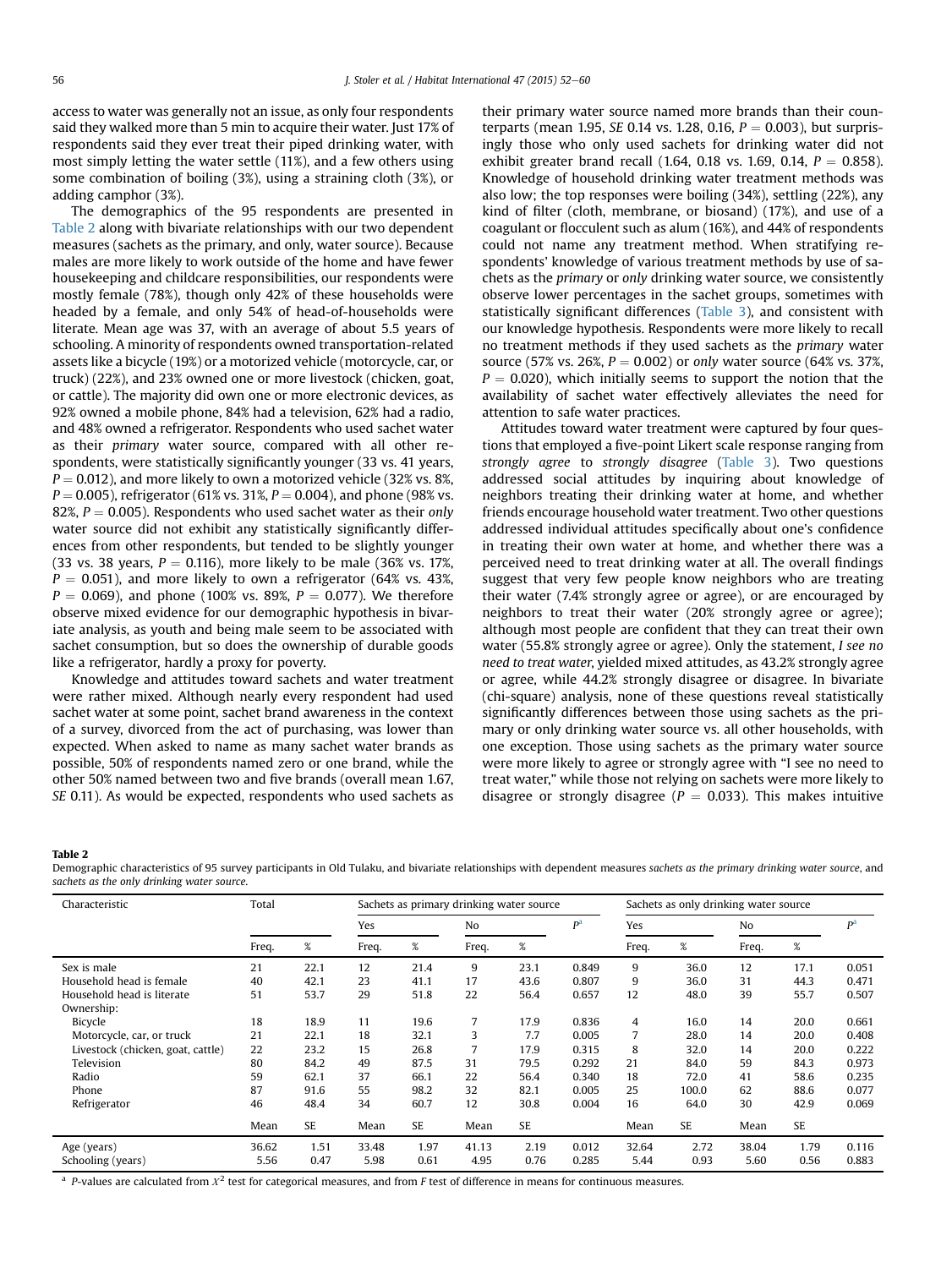## <span id="page-5-0"></span>Table 3

Select knowledge and attitude characteristics related to household drinking water treatment among 95 survey participants in Old Tulaku, and bivariate relationships with dependent measures sachets as the primary drinking water source, and sachets as the only drinking water source.

| P <sup>a</sup><br>pa<br>Yes<br>No<br>Yes<br>No<br>$\%$<br>$\%$<br>%<br>$\%$<br>$\%$<br>Freq.<br>Freq.<br>Freq.<br>Freq.<br>Freq.<br>Knowledge<br>Household water treatment method(s) named |  |
|--------------------------------------------------------------------------------------------------------------------------------------------------------------------------------------------|--|
|                                                                                                                                                                                            |  |
|                                                                                                                                                                                            |  |
|                                                                                                                                                                                            |  |
|                                                                                                                                                                                            |  |
| 32<br>33.7<br>26.8<br>43.6<br>0.088<br>7<br>28.0<br>25<br>35.7<br>0.484<br><b>Boiling</b><br>15<br>17                                                                                      |  |
| $\overline{2}$<br>21<br>6<br>38.5<br>0.001<br>8.0<br>19<br>27.1<br>22.1<br>10.7<br>15<br>0.048<br>Settling                                                                                 |  |
| Filter (cloth, membrane, biosand)<br>21<br>16.8<br>8<br>14.3<br>13<br>33.3<br>0.028<br>16.0<br>17<br>24.3<br>0.391<br>$\overline{4}$                                                       |  |
| 15<br>15.8<br>6<br>10.7<br>9<br>23.1<br>0.104<br>$\overline{2}$<br>8.0<br>13<br>18.6<br>Coagulant or flocculent<br>0.213                                                                   |  |
| 5<br>5.3<br>3<br>5.4<br>3<br>7.7<br>0.645<br>$\mathbf{1}$<br>4.0<br>5<br>7.1<br>0.579<br>Camphor                                                                                           |  |
| $\mathbf{0}$<br>Liquid chlorine<br>$\mathbf{1}$<br>1.1<br>$\mathbf{1}$<br>1.8<br>0.0<br>$\bf{0}$<br>0.0<br>$\mathbf{1}$<br>1.4<br>$\overline{\phantom{0}}$                                 |  |
| 32<br>37.1<br>42<br>57.1<br>10<br>16<br>26<br>44.2<br>25.6<br>0.002<br>64.0<br>0.020<br>None                                                                                               |  |
| <b>Attitudes</b>                                                                                                                                                                           |  |
| Others I know also treat their water at home<br>0.538<br>0.743                                                                                                                             |  |
| 3<br>3.2<br>2<br>5.3<br>2.9<br>Strongly agree<br>1.8<br>4.0<br>2<br>$\mathbf{1}$<br>1                                                                                                      |  |
| $\overline{4}$<br>3<br>4.2<br>1.8<br>7.9<br>$\bf{0}$<br>0.0<br>$\overline{4}$<br>5.9<br>$\mathbf{1}$<br>Agree                                                                              |  |
| Don't know<br>18<br>32.7<br>10<br>26.3<br>27.9<br>28<br>29.5<br>9<br>36.0<br>19                                                                                                            |  |
| 8<br>23<br>31<br>32.6<br>19<br>34.5<br>12<br>31.6<br>32.0<br>33.8<br>Disagree                                                                                                              |  |
| $\overline{7}$<br>27<br>28.4<br>16<br>11<br>28.9<br>28.0<br>20<br>29.1<br>29.4<br>Strongly disagree                                                                                        |  |
| 0.130<br>My friends encourage me to treat water<br>0.955                                                                                                                                   |  |
| 4.2<br>$\overline{2}$<br>2<br>5.3<br>3<br>$\overline{4}$<br>3.6<br>Strongly agree<br>4.0<br>4.4<br>1                                                                                       |  |
| $\overline{4}$<br>15<br>15.8<br>11<br>10.5<br>5<br>10<br>20.0<br>20.0<br>14.7<br>Agree                                                                                                     |  |
| 2<br>5.3<br>3<br>$\overline{7}$<br>Don't know<br>10<br>8<br>14.5<br>10.3<br>10.5<br>12.0                                                                                                   |  |
| 37<br>38.9<br>23<br>41.8<br>14<br>36.8<br>27<br>10<br>40.0<br>39.7<br>Disagree                                                                                                             |  |
| 6<br>21<br>30.9<br>Strongly disagree<br>27<br>28.4<br>11<br>20.0<br>16<br>42.1<br>24.0                                                                                                     |  |
| 0.287<br>I am confident I can treat my water at home<br>0.507                                                                                                                              |  |
| 24<br>25.3<br>25.9<br>26.3<br>8<br>32.0<br>23.9<br>Strongly agree<br>14<br>10<br>16                                                                                                        |  |
| 29<br>30.5<br>25.9<br>15<br>39.5<br>5<br>20.0<br>24<br>35.8<br>14<br>Agree                                                                                                                 |  |
| 6<br>16<br>Don't know<br>20<br>21.1<br>14<br>25.9<br>15.8<br>16.0<br>23.9<br>4                                                                                                             |  |
| 11<br>11.6<br>6<br>5<br>13.2<br>16.0<br>10.4<br>11.1<br>4<br>7<br>Disagree                                                                                                                 |  |
| $\overline{2}$<br>8<br>6<br>5.3<br>$\overline{4}$<br>6.0<br>8.4<br>11.1<br>4<br>16.0<br>Strongly disagree                                                                                  |  |
| 0.033<br>0.833<br>I see no need to treat water                                                                                                                                             |  |
| 2<br>$\overline{7}$<br>3.6<br>5<br>13.2<br>6<br>8.8<br>7.4<br>4.0<br>Strongly agree<br>1                                                                                                   |  |
| 9<br>35.8<br>25<br>25<br>36.8<br>34<br>45.5<br>23.7<br>9<br>36.0<br>Agree                                                                                                                  |  |
| $\overline{2}$<br>5.3<br>8.8<br>Don't know<br>10<br>10.5<br>8<br>14.5<br>16.0<br>6<br>4                                                                                                    |  |
| 7.3<br>$\overline{7}$<br>3<br>8<br>Disagree<br>11<br>11.6<br>4<br>18.4<br>12.0<br>11.8                                                                                                     |  |
| 15<br>31<br>32.6<br>16<br>29.1<br>39.5<br>8<br>32.0<br>23<br>33.8<br>Strongly disagree                                                                                                     |  |

<sup>a</sup> P-values are calculated from  $X^2$  test.

sense; again we see that the use of sachet water may alleviate the perceived need for water treatment. We do not observe any strong support for either the social attitudes or individual attitudes hypotheses.

To test for the adjusted effects of demographic, knowledge, and attitudinal factors, we fit two multivariate logistic regression models to test the relationship between select characteristics and the binary responses of sachet water as the primary, and only, drinking water source. We initially computed bivariate correlations for all of the characteristics in [Tables 2 and 3](#page-4-0) to assess potential for multicollinearity, and then entered all characteristics into a series of forward- and backward-selection stepwise regression models using varying significance criteria for entry and removal. This approach, combined with the bivariate results already reported, provided a short-list for introducing variables into the logistic regression model. We proceeded with an iterative model-building approach in which we introduced independent variables and first-order interaction terms one at a time until we achieved a model that parsimoniously minimized the initial log likelihood function (-2 log likelihood, or -2LL). Mobile phone ownership, while statistically significant in bivariate analysis, was nearly universal in Old Tulaku (only one respondent who used sachets as the primary drinking source did not also have a mobile phone), and was thus dropped from the analysis because it led to unstable multivariate models. The final models of sachet water as the primary drinking water source, and sachet water as the only drinking water source, are reported in [Table 4.](#page-6-0) The final models are similar, which is not surprising because the sachets-as-only group is a subset of the sachets-as-primary group.

Four factors were statistically significantly predictive of using sachet water as the primary drinking water source: age, inability to name a water treatment method, refrigerator ownership, and motor vehicle ownership, while years of schooling and sex were important non-significant controls which contributed positively to overall model fit. After adjusting for other variables, respondents were about 4% less likely to use sachets as the primary water source for each additional year of age (OR 0.96, 95% confidence interval [CI] 0.93–0.99,  $P = 0.035$ ), over 5 times more likely if unable to name a water treatment method (OR 5.10, 95% CI 1.70–15.31,  $P = 0.004$ ), nearly 3 times more likely if owning a refrigerator (OR 2.82, 95% CI 1.02–7.80,  $P = 0.045$ ), and over 5 times more likely if owning a motor vehicle (OR 5.05, 95% CI 1.10-23.25,  $P = 0.038$ ). The final  $-2LL$  for this model was 97.94, and Nagelkerke  $R^2 = 0.37$ . A slightly different four factors were statistically significantly predictive of using sachet water as the only drinking water source: age, sex, inability to name a water treatment method, and refrigerator ownership, while years of schooling and television ownership were non-significant but included to improve overall model fit. After adjusting for other variables, respondents were about 5% less likely to use sachets as the only water source for each additional year of age (OR 0.96, 95% CI 0.91–0.99,  $P = 0.032$ ), over 8 times as likely if male (OR 8.35, 95% CI 1.91–36.51,  $P = 0.005$ ), 3 times more likely if unable to name a water treatment method (OR 3.32, 95% CI 1.12–9.90,  $P = 0.031$ ), and over 3 times more likely if owning a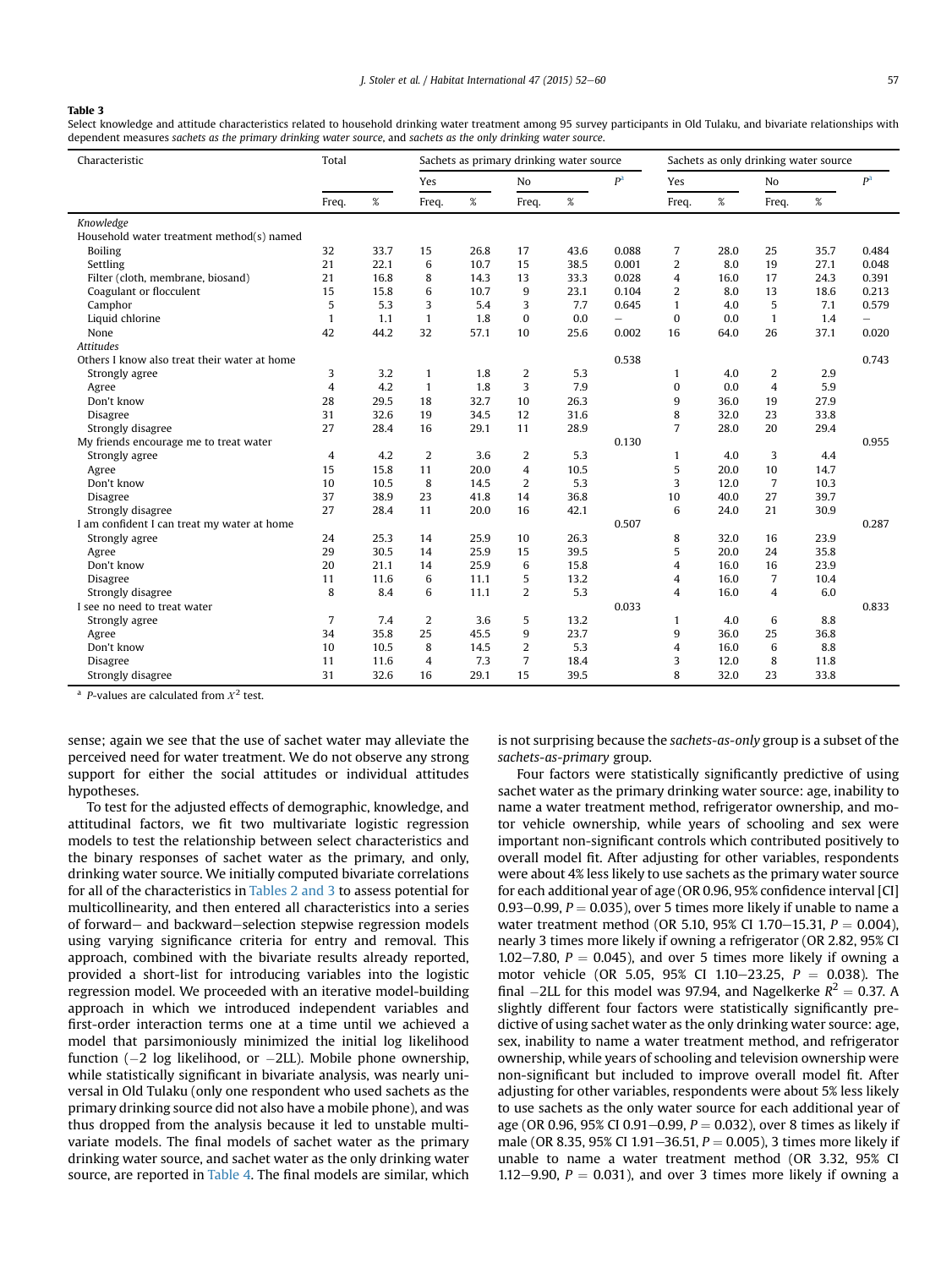#### <span id="page-6-0"></span>Table 4

Multivariate logistic regression model of the relationship between select respondent demographic and household characteristics ( $n = 95$ ) and (a) sachets as the primary drinking water source, and (b) sachets as the only drinking water source.

| Characteristic                          | Sachets as primary drinking water source |           |           |                          | Sachets as only drinking water source    |          |           |           |                |       |
|-----------------------------------------|------------------------------------------|-----------|-----------|--------------------------|------------------------------------------|----------|-----------|-----------|----------------|-------|
|                                         | B                                        | <b>SE</b> | <b>OR</b> | 95% CI                   | P                                        | B        | <b>SE</b> | <b>OR</b> | 95% CI         |       |
| Constant                                | 0.003                                    | 0.894     | 1.00      | $\overline{\phantom{0}}$ | 0.998                                    | 0.121    | 1.213     | 1.13      | $\equiv$       | 0.921 |
| Age (years)                             | $-0.040$                                 | 0.019     | 0.96      | $0.93 - 0.99$            | 0.035                                    | $-0.052$ | 0.024     | 0.95      | $0.91 - 0.99$  | 0.032 |
| Schooling (years)                       | 0.091                                    | 0.062     | 1.10      | $0.97 - 1.24$            | 0.144                                    | $-0.034$ | 0.065     | 0.97      | $0.85 - 1.10$  | 0.601 |
| Sex is male                             | $-0.214$                                 | 0.653     | 0.81      | $0.22 - 2.91$            | 0.744                                    | 2.123    | 0.753     | 8.35      | $1.91 - 36.51$ | 0.005 |
| Could not name a water treatment method | 1.629                                    | 0.561     | 5.10      | $1.70 - 15.31$           | 0.004                                    | 1.201    | 0.557     | 3.32      | $1.12 - 9.90$  | 0.031 |
| Refrigerator ownership                  | 1.038                                    | 0.519     | 2.82      | $1.02 - 7.80$            | 0.045                                    | 1.289    | 0.618     | 3.63      | 1.08-12.19     | 0.037 |
| Motor vehicle ownership                 | 1.619                                    | 0.779     | 5.05      | $1.10 - 23.25$           | 0.038                                    |          |           |           |                |       |
| Television ownership                    |                                          |           |           |                          |                                          | $-1.223$ | 0.818     | 0.29      | $0.06 - 1.46$  | 0.135 |
| Model diagnostics                       | $-2LL = 97.94$ ; Nagelkerke $R^2 = 0.37$ |           |           |                          | $-2LL = 89.28$ ; Nagelkerke $R^2 = 0.28$ |          |           |           |                |       |

refrigerator (OR 3.63, 95% CI 1.08–12.19,  $P = 0.037$ ). The final -2LL for this model was 89.28, and Nagelkerke  $R^2 = 0.28$ .

These results lend mixed support for our demographic hypothesis, as youth was a significant predictor of sachet water use in both models and being male was significant in the sachets-as-only model, yet so were the ownership of durable goods such as refrigerators and motor vehicles, clearly not marks of relative poverty. Sachet consumption in Old Tulaku thus seems to be associated with younger adults, perhaps males, and those with relatively higher household wealth. Although years of schooling served as a control variable in these models, the inability to name a household water treatment method was persistently statistically significant, thus lending support to our knowledge hypothesis. We observe no evidence for our social and individual attitudes hypotheses, as none of the social or individual attitude measures were associated with sachet purchasing behaviour. Livestock ownership also never approached statistical significance in any model, and while we speculated that having animals around the home might spur greater attention to household hygiene, perhaps livestock ownership was not of sufficient quantity (i.e. of livestock heads) to warrant such behaviour change.

# Focus groups

Respondents from all four focus groups confirmed variability in Old Tulaku's water service, but the perceived effect on residents' lives and their relationship with drinking water differed slightly by sex. All respondents expressed frustration and a sense of powerlessness during periods when water mains are shut off due to maintenance work by GWCL, although communities are usually notified in advance. Many women also admitted that residents sometimes complain about the shutoffs to each other, but not to attending Assemblymen or Chiefs. While coping mechanisms varied, sachet water consumption did not seem as strongly linked to intermittent water shutoffs as it was to popular street perceptions of sachets, or the related effects of marketing and television advertising. Participants also revealed several knowledge gaps related to water quality, but attitudes and resulting behaviours also differed by sex.

Male respondents frequently purchase sachet water when they are in town, i.e. away from the home, and some may bring sachets home to store in the refrigerator. A male  $25 +$  respondent who did not own a refrigerator at home stated that he purchased sachet water because it was chilled, while another male  $25 +$  respondent said that people will "buy chilled water irrespective of the quality." Male respondents seemed drawn to sachet water over concerns for convenience, rather than quality of the water, which is consistent with convenience being the top reason for purchasing sachet water as reported in [Table 1.](#page-3-0) Men typically work outside of the home and are rarely responsible for fetching household water, which was why we expected men to be more likely to rely on sachets as operationalized by our demographic hypothesis and affirmed in Table 4.

Female respondents reported the greatest frustration during periods of no piped water service due to the resulting increased travel distances for water. The shutoffs seem to be happening less frequently, but the inconveniences are seared into the memories of those most affected. The burden of housekeeping responsibilities—and particularly for fetching the household's water supplyoverwhelmingly falls on women and children in Old Tulaku, which is consistent with the plight of women and children in much of the developing world [\(Buor, 2004; Sorenson et al., 2011](#page-8-0)). Older respondents noted that water fetching can cause them to be late to work or delay household tasks such as cooking and childcare, while younger females reported being late to school when the taps are shut off. Female respondents in both age groups also described tap water as dirty, particularly when water mains are being shut off or when they are first turned back on and built-up sediment needs to be flushed out. Although women described the water as dirty, white, or "containing moving things in it" right after a shutoff, they may continue to collect it if they are not able to afford better sources.

Respondents admitted minimal awareness of water treatment and water quality across all focus groups, consistent with our knowledge hypothesis. Males in the  $18-24$  focus group explained that virtually everyone drinks water without knowing if it is of good quality: "We can't tell if it is clean or not because we use it without any knowledge about it." Another  $25 +$  male claimed that seeing the Food and Drug Authority's seal on the sachet water package was a sign that the water has been treated well and approved for sale. The street name of pure water is certainly intended to imply a product of superior quality, but while people generally believe sachet water is treated more than tap water, one  $25 +$  male said he believed more education is needed:

Some people think it is more treated than the tap water so I think the education should go on more… if the tap water is already treated and you go and add other chemicals to it before selling, I think you are damaging it rather. Once it is treated, it is treated and those here, if they hear that the sachet water is treated, they rush for it.

Another male respondent asked, "How do the small sachet water companies start their business; are they trained, approved? But you don't get answers to such questions." These quotes highlight the skepticism about how small sachet water companies start and purify their water, although there was consensus that some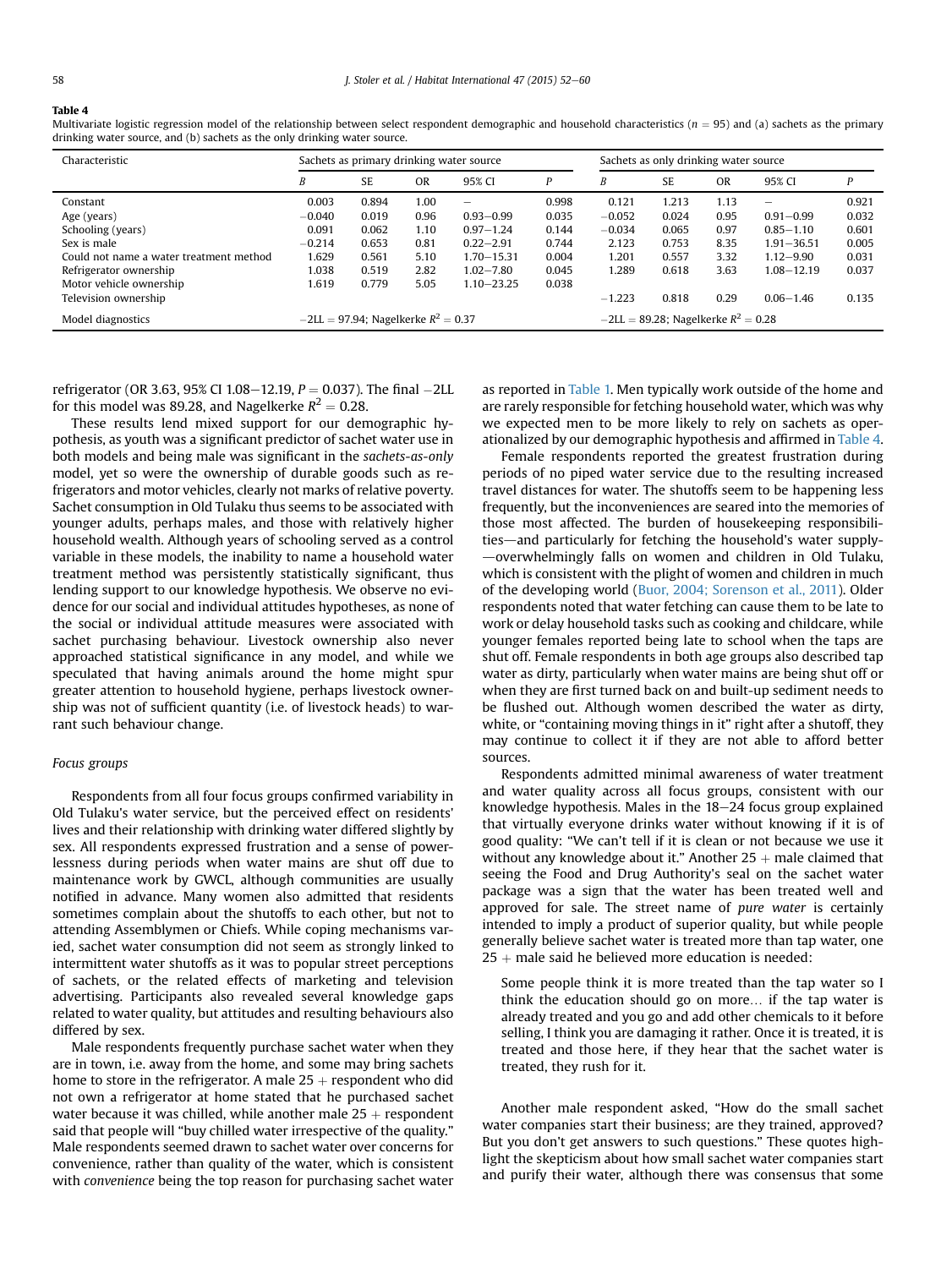brands of sachet water are chosen because the television commercials show expensive machinery and part of the purification process, as one  $25 +$  male noted:

One fact why I choose some brands from the television is they show the various stages of how they purify the water from the source but the small who can't advertise their product, I think are doing something shoddy.

Females also reported having little or no knowledge of the source, production process, or quality of sachet water. One  $18-24$ female explained, "I can't tell the kind of water they use for production of sachet water. Whether pipe, river or underground. I don't know the process they go through." While residents are sometimes able to identify dirt or other impurities in the tap water and therefore identify it as dirty, the lack of knowledge regarding water treatment during sachet production echoes the similar lack of knowledge about methods household water treatment presented in [Table 3.](#page-5-0)

Notably, there was no evidence from any of the focus group discussions that social attitudes or peer pressure had much to do with the choice of drinking water. Decisions regarding drinking water seemed to be more linked to tradeoffs between source availability, financial considerations, and the perception of quality. This was an unexpected departure from the themes of "deep" access espoused by [Obeng-Odoom \(2012\)](#page-8-0). Except during an occasional maintenance-related shutoff (which seemed to be happening less frequently), residents have reliable, equitable access to affordable piped water, yet still use sachets to varying degrees. The biggest threat to the quality of the municipal water may not be physio-chemical in nature, but rather the doubt cast by the slick marketing efforts of packaged water manufacturers.

## Conclusion

We present a community-level case study of drinking water knowledge, attitudes, and practices in Old Tulaku, an informal, slum-like community in Ashaiman, Ghana, with persistent material deprivation despite having substantially better water access than most of Accra's in famous slums. The drinking water decisions of many slum residents in Accra are shaped by chronic water shortages and municipal water rationing, which leads to the poor generally adopting sachet water in lieu of stable piped water access. Yet in Old Tulaku we see high sachet consumption alongside regular piped water access, a paradox seemingly driven by demographic and economic factors, and with substantial nuance in individual behaviour.

The water-seeking behaviour of Old Tulaku residents exemplifies a hybrid of modernization and post-traditional approaches to water security described by [Yeboah \(2006\)](#page-8-0). The practice of purchasing household and on-the-go drinking water in sachets represents the most recent incarnation of traditional water vending. Yet both the street name "pure water," and gravitation toward advertised brand names reputed to possess better water quality, mirrors the transformed purchasing habits of the upper classes due to globalization. The propensity for residents with slightly higher financial means to be more likely to consume sachet water resembles the adoption patterns first observed amid the initial growth of the sachet water sector in the mid-2000s [\(Stoler, Weeks,](#page-8-0)  $&$  [Fink, 2012](#page-8-0)), and the overall pattern is consistent with previous findings where low-income residents typically turn to neighbors or private vendors as water supply coping strategies ([Nyarko, Odai,](#page-8-0) [Owusu,](#page-8-0) & [Quartey, 2008](#page-8-0)). The trending privatization of public water supplies by vendors reflects GWCL's most current incarnation of neoliberalist water policy, which has been described as a

"new public management style of governance that encourages private provision of plastic packaged water" [\(Obeng-Odoom, 2014\)](#page-8-0).

The household KAP survey and focus groups confirm that sachet water consumers in Old Tulaku tend to be younger, less knowledgeable about their options for safe water, and with slightly better financial means. Neither the survey nor the focus groups reveal any evidence of social processes at work in shaping household water purchasing behaviour, though it is possible that unknown interviewer- or instrument-related biases may have led to ambiguous participant responses. Our findings show that residents' attitudes about themselves and each other appear to be substantially less important than their perceptions of, and frustration with, the local utility, which itself seems to be a minor factor in determining household drinking water patterns. Vexation against GWCL over inadequate communication about maintenance-induced shutoffs is certainly reminiscent of the historical accounts of residents' insurrections in Kumasi's water wars over mistreatment by the utility ([McCaskie, 2009\)](#page-8-0). Women in particular seem more likely to struggle with the trade-off between convenience-of-access and perceived quality. Risk perception was recently shown to be correlated with propensity for treating non-piped drinking water in Kenya ([Onjala, Ndiritu,](#page-8-0) & [Stage, 2014\)](#page-8-0), and our results suggest the potential for a drinking water intervention that educates communities about water quality and teaches residents how to treat their water. But alternative household water treatment technologies-such as ultraviolet light or ceramic filtration, neither of which treat water instantaneously-may be hard-pressed to compete in an urban setting with the convenience and ubiquity of chilled, vended sachet water.

In a companion study of sachet water quality, 30 sachet water samples were collected from vendors in Old Tulaku and tested for basic microbial indicators. These sachets were of surprisingly good quality with no fecal contamination detected, and heterotrophic bacteria levels within international standards, though with some variation by brand ([Stoler, Tutu, Ahmed, Asantewa Frimpong,](#page-8-0) & [Bello, 2014\)](#page-8-0). The association of sachet water with quality, i.e. pure water, by residents is now much more realistic than when sachet water first hit the market over a decade ago. But the promotion—or even subsidization-of sachet water is not currently an attractive policy option due to two circumstances: (1) inflation and recent price increases which threaten the affordability of sachet water for the urban poor, and (2) a lagging supply chain among privatesector plastic recyclers, an industry which may help curb the sanitation menace of discarded plastic sleeves, though with its own attendant problems [\(Obeng-Odoom, 2013\)](#page-8-0). This context helps explain why [Yeboah's \(2006\)](#page-8-0) observation-that water privatization is seldom driven by altruistic and public-spirited objectives like promoting good health and well-being, improving water access for the poor, and extending life expectancy—remains as true today as ever.

Respondents in all four focus groups revealed a conscious intimacy in their relationship with drinking water as seen in another recent study in Ashaiman [\(Peloso](#page-8-0) & [Morinville, 2014\)](#page-8-0), though without the persistent struggle for water depicted in neighboring communities. Residents are acutely aware of the price differentials between different drinking water sources, as well as the tradeoffs in travel time and health risk that can affect attendance at work or school, or daily completion of household activities. These choices reflect the daily conundrums faced by slum dwellers all over the world, and very clearly pose an impediment to maximizing household incomes and the potential for community-based slum upgrade projects, and thus underscore the need for sustainable water and sanitation solutions. Sachet water is an unlikely solution for water quantity issues related to household hygiene and sanitation, but if coupled with stringent quality control and efficient